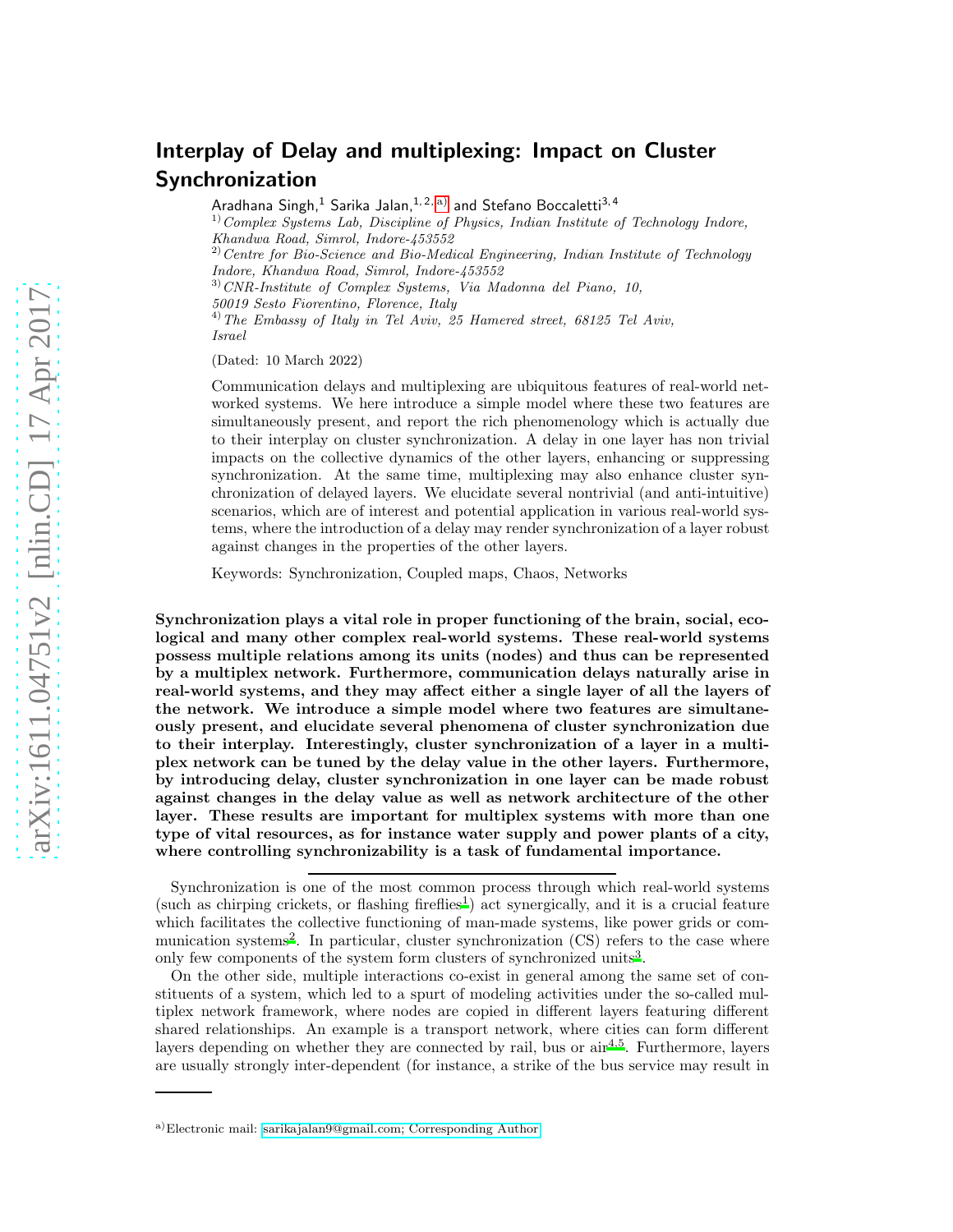

<span id="page-1-1"></span>FIG. 1. (Color online) Sketch of multiplex networks with interaction delays. Solid and dotted lines represent intra and inter-layer connections, respectively. Filled circles denote nodes that are synchronized and form a cluster.

overloading the rail and air traffic routes), and major consequences of such dependencies are known to be, for instance, explosive synchronization, diffusion dynamics, emergence of chimera, epidemic spreading, and intra- and inter-layer synchronization<sup>[4](#page-8-3)[,6](#page-8-5)</sup>. CS, in particular, of sparse networks, gets enhanced upon multiplexing with other sparse networks, whereas it is suppressed upon multiplexing with dense networks<sup>[7](#page-8-6)</sup>.

In addition, communication delays naturally arise in real world systems<sup>[8](#page-8-7)</sup>, and they may affect either a single layer or all the layers of the network. Global [9](#page-8-8) and breathing  $s$ ynchronization<sup>[10](#page-8-9)</sup> are phenomena emerging due to delays in the inter-layer coupling, but still, the impact of delay on CS is not fully investigated. In this Letter, we focus on the simultaneous presence of delay and multiplexing, and examine the impact of their interplay on CS. We will show that delayed interactions in a layer may lead to an enhancement or suppression in CS of other layers. Our findings will be exemplified for multiplex networks having different combinations of 1-d lattices, scale-free (SF) and Erdös-Ren´yi (ER) random graphs. The used 1-d lattices have circular boundary conditions with each node having exactly  $k$  nearest neighbors. The scale-free networks are constructed using the Barabási-Albert algorithm by starting with  $\langle k \rangle$  nodes and adding one node with  $\langle k \rangle$  connections at each step. The Erdös-Rényi networks are constructed by connecting all pairs of the nodes with a probability  $p^{11}$  $p^{11}$  $p^{11}$ .

Our starting point is a multiplex network (with  $N$  nodes in each layer,  $l$  layers, and with a number of connections  $N_c$ ). The system is described by a time dependent vector state  $\mathbf{X}_i \equiv \{x_i(t), i = 1, 2, \ldots, l * N\}$ , which evolves following a model of coupled maps<sup>[8](#page-8-7)</sup>:

<span id="page-1-0"></span>
$$
x_i(t+1) = (1-\varepsilon)f(x_i(t)) + \frac{\varepsilon}{k_i} \sum_{j=1}^{N_l} A_{ij}g(x_j(t-\tau_{ij})),
$$
\n(1)

where  $A$  is a supra-adjacency matrix: if only two layers are present in the network,  $A = \left(\frac{A^1,I}{I,A^2}\right)$ , where  $A^1$   $(A^2)$  is the adjacency matrix of layer 1 (2). In Eq. [\(1\)](#page-1-0),  $\varepsilon$  is the overall coupling strength, and  $k_i = \sum_{j=1}^{N_l} A_{ij}$  is the degree of the  $i^{th}$  node. The functions f and g are both taken to be the logistic map, so that  $f(x) = g(x) = \mu x(1-x)$ , with  $\mu = 4$ . Coupled logistic map, due to its simplicity yet ability to display complex dynamical behavior, have been widely investigated to understand various complex phenomena manifested by a diverse range of real-world systems<sup>[15](#page-8-11)</sup>. The delay  $\tau_{ij}$  is the communication time that information takes to travel from unit i to unit j. We here consider a symmetric  $(\tau_{ij} = \tau_{ji})$ and homogeneous  $(\tau_{ij}^1 = \tau_1 \text{ and } \tau_{ij}^2 = \tau_2 \quad \forall \ i, j)$  case, with  $\tau$  denoting the delay matrix given by  $\tau = \left(\frac{\tau^1,0}{0,\tau^2}\right)$  (see Fig[.1](#page-1-1) for a sketch of the system under study). Notice that we do not consider the delay in the inter-layer couplings, and only intra-layer communication delay is accounted for.

We focus on phase synchronization, which is here defined as follows<sup>[12](#page-8-12)</sup>: let  $n_i$  and  $n_j$ denote the number of times at which the variables  $x_i(t)$  and  $x_j(t)$   $(t = 1, 2, \ldots T)$  exhibit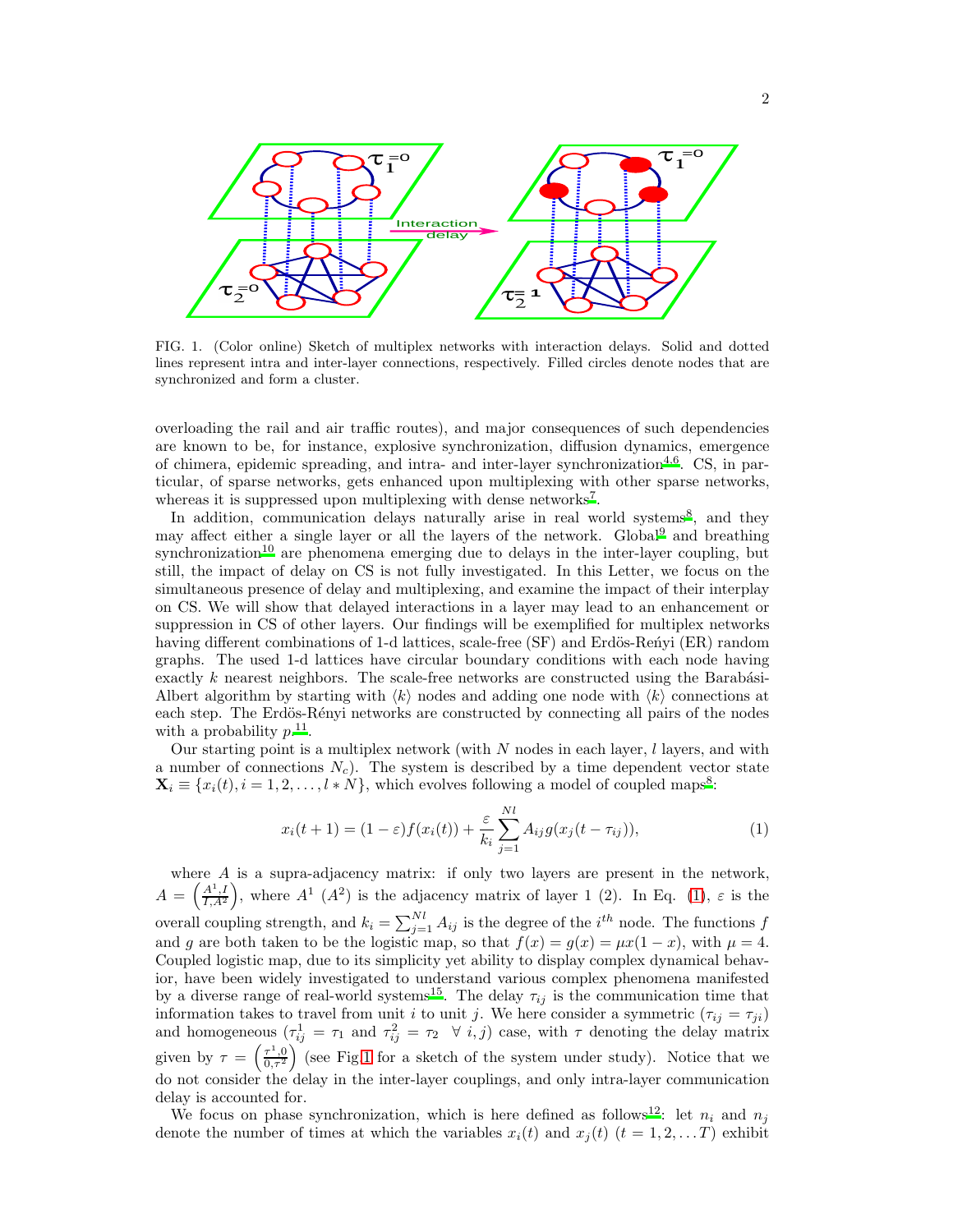

<span id="page-2-0"></span>FIG. 2. (Color online).  $f_{clus}^1$  (see text for definition) in the parameter space  $(\tau_2, \epsilon)$  for (a) a biplex made of two 1-d lattices, (b) a 1-d lattice multiplexed with an ER network, (c) an ER network multiplexed with 1-d lattice, and (d) a SF network multiplexed with 1-d lattice.  $N = 100$ ,  $\tau_1 = 0$ , and  $\langle k_1 \rangle = \langle k_2 \rangle = 4$ . Data refer to ensemble averages over 20 different realizations of random initial conditions.

local minima (or maxima) during a long time interval T, and let  $n_{ij}$  denote the number of times these local minima (maxima) match with each other (i.e. occur at the same time). Then, a phase distance between two nodes i and j can be defined as  $d_{ij} = 1-2n_{ij}/(n_i+n_j)$ . Two nodes i and j are phase synchronized if  $d_{ij} = 0$ , and all phase synchronized nodes form a cluster of size  $N_{clus}$ . Note that the definition of  $d_{ij}$  does not involve the network architecture and is measured between all the pairs of the nodes irrespective of if there exists a connection between a pair of nodes or not. However, phase distance between a pair of the nodes may change depending upon the network architecture, coupling value and the delay value. CS is said to be enhanced (reduced) if the the fraction of nodes participating in the cluster formation,  $f_{clus} = N_{clus}/N$ , increases (decreases). We define robustness in terms of the phenomenon of enhancement or suppression in CS of a layer upon multiplexing with another layer against change in the network parameter of the layer it is multiplexed with. When the case under consideration is a biplex (a network formed by only two layers), delays can be limited to one of the two layers, or they can affect the interactions in both layers. The first step is then focusing on the case in which only one layer is made of delayed interactions. Still, two relevant issues arise: (i) how the delay in a layer affects the dynamics of that same layer, and (ii) what is the impact of a delay acting in one layer on the dynamics of the other (un-delayed) layer.

We evolve Eq. [1](#page-1-0) starting from a set of random initial conditions and study the phase synchronized clusters after an initial transient. We find that delayed interactions in a layer may significantly affect the CS of the other layer. The most intriguing case is possibly that of a biplex with regular architecture in both layers, which exhibit very poor CS[7](#page-8-6) .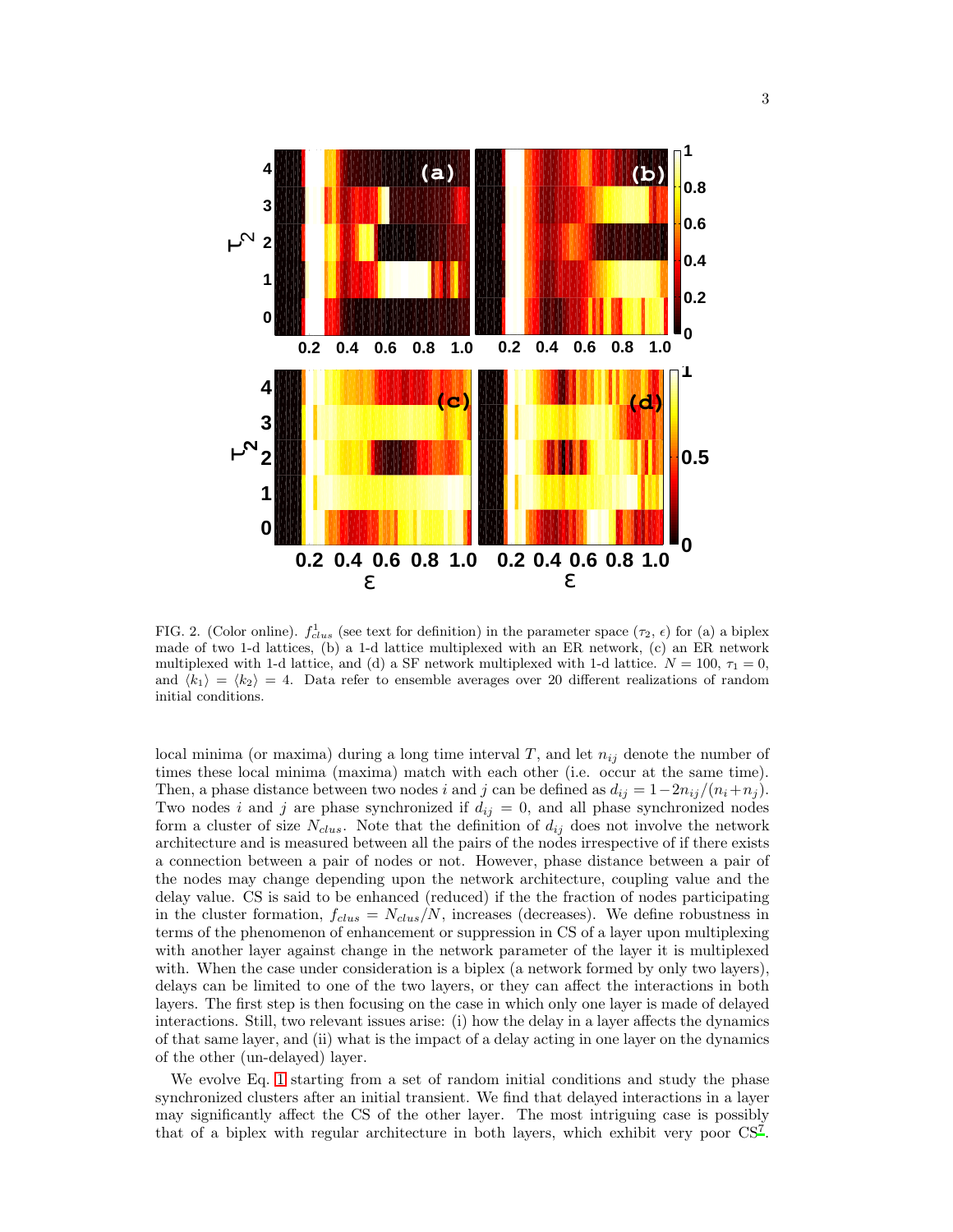

<span id="page-3-0"></span>FIG. 3. (Color online) Node vs. node diagram exhibiting enhancement in CS of the first layer as a delay is introduced in the second layer. Circles (◦) represent nodes. Node numbers are reorganized such that those belonging to the same cluster come consecutively and form a square block. Thus square blocks indicate the phase synchronized clusters, while circles along the diagonal indicate the nodes which are not synchronized with any other node in the network. For all the graphs second layer of the multiplex network is represented by the 1-d lattice, whereas the first layer is represented by (a) & (b) 1-d lattice, (c) & (d) ER network, (e) & (f) SF networks. Other network parameters are  $N_1 = N_2 = 100, \langle k_1 \rangle = \langle k_2 \rangle = 4$  and  $\varepsilon = 0.75$ .



<span id="page-3-1"></span>FIG. 4. (Color online). (a)  $f_{clus}^1(\square)$  and  $f_{clus}^2(\triangle)$  vs.  $\varepsilon$  for a multiplex network consisting of two ER networks with  $\tau_1 = 0$ . Closed and open symbols correspond to  $\tau_2 = 1$  and  $\tau_2 = 4$ , respectively. (b) and (c)  $f_{clus}^1$  vs.  $\tau_2$  for multiplex networks comprising (b) 1-d lattice in both the layers and (c) 1-d lattice in 1<sup>st</sup> layer and SF network in the 2<sup>nd</sup> layer. Squares ( $\square$ ) correspond to isolated 1-d lattices, whereas circles ( $\circ$ ) and triangles ( $\triangle$ ) correspond to un-delayed ( $\tau_1 = 0$ ) and delayed  $(\tau_1 = 1)$  1-d lattice, respectively after its multiplexing with a delayed  $(\tau_2 = 1)$  network. Superscript in  $f_{clus}$  denoting the layer it is representing. Same stipulations as in the Caption of Fig. [2.](#page-2-0)

For instance, a 1-d lattice with  $\langle k_1 \rangle = 4$  exhibits no CS (at both intermediate and strong couplings) when multiplexed with another un-delayed 1-d lattice with the same number of connections (see Figs. [2\(](#page-2-0)a) and [3\(](#page-3-0)a)), whereas it displays about  $98\%$  of the nodes taking part in the cluster formation (see Fig.  $2(a)$ ) upon multiplexing with a delayed 1-d lattice (for  $\tau_2 = 1$ ). A further increase in the delay, however, suppresses such an enhancement, and once again no CS is exhibited for  $\tau_2 > 4$  at both intermediate and strong couplings  $(Fig.4(b)).$  $(Fig.4(b)).$  $(Fig.4(b)).$ 

A second interesting case is that of a regular network (again a 1-d lattice) multiplexed with a random one (an ER or an SF). Multiplexing with un-delayed random networks has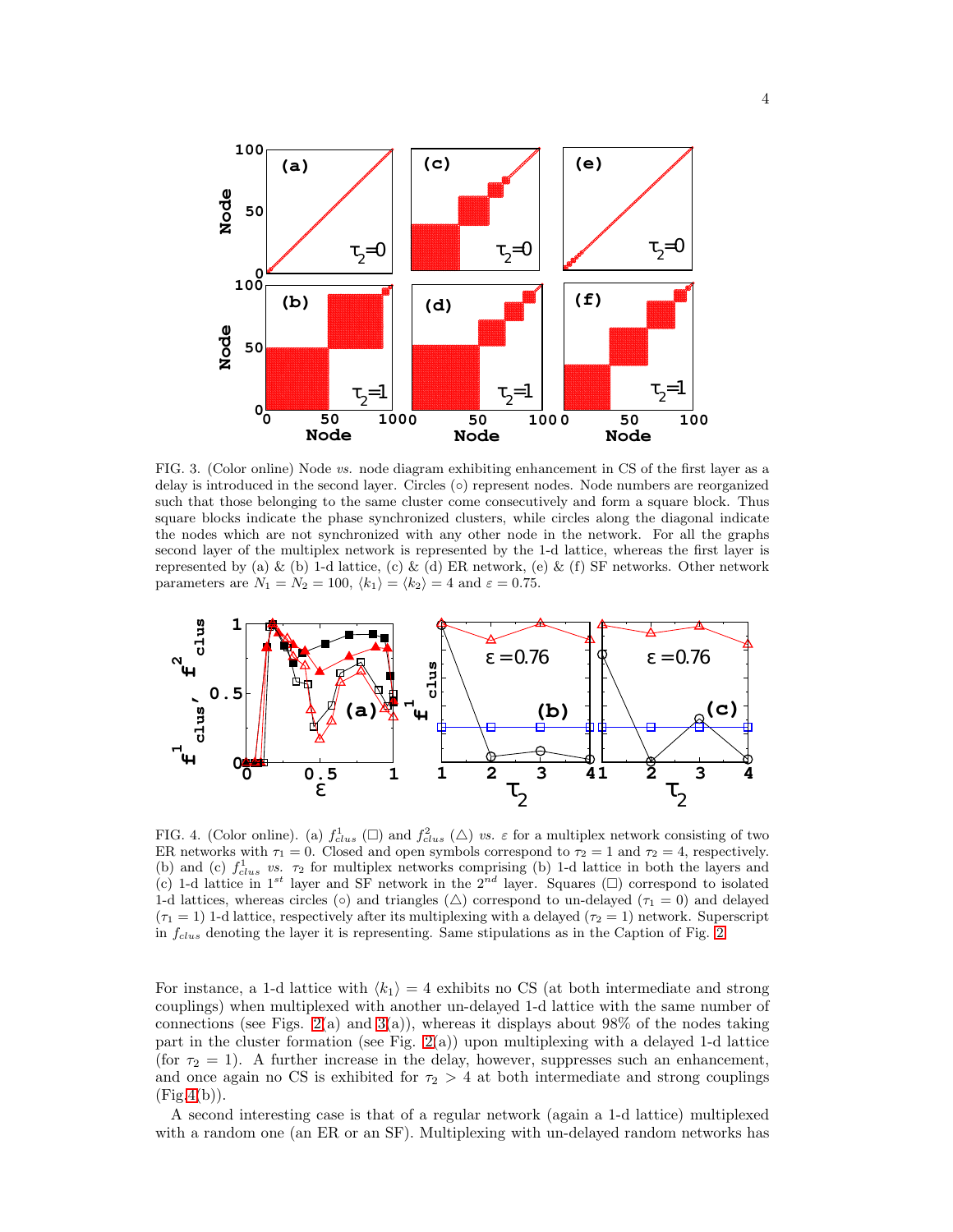

<span id="page-4-0"></span>FIG. 5. (Color online). Pearson correlation coefficient r (triangles), and  $f_{clus}^1$  (circles for  $\tau_1 = 0$ , and squares for  $\tau_1 = 1$ ) vs.  $\langle k_2 \rangle$  for (a) a 1-d lattice multiplexed with a 1-d lattice and (b) an ER network multiplexed with another an ER network.  $N_1 = N_2 = 100$ ,  $\tau_2 = 1$ ,  $\langle k_1 \rangle = 4$ ,  $\varepsilon = 0.8$ .

been shown, indeed, to enhance CS of a regular networ[k](#page-8-6)<sup>7</sup>. Here, however, the presence of a delay has an important effect: the multiplexing may lead to a further enhancement (or to a suppression) of CS, depending upon the parity of the delay value. Namely, odd (even) values of the delay enhance (suppress) CS. For instance, CS is enhanced in a 1-d lattice with  $\langle k_1 \rangle = 4$  upon multiplexing with a un-delayed ER network of  $\langle k_2 \rangle = 4$ , it gets further enhanced for  $\tau_2 = 1, 3$ , whereas it is suppressed for  $\tau_2 = 2, 4$  (see Fig. [2\(](#page-2-0)b)). Similarly, ER and SF networks (when multiplexed with a 1-d lattice) exhibit an enhancement in CS for  $\tau_2 = 1, 3$  $\tau_2 = 1, 3$ , and suppression for  $\tau_2 = 2, 4$  (Figs. [2\(](#page-2-0)c), (d)). Figs. 3 reveal that the observed enhancement is significantly more prominent for the 1-d lattice and SF network cases, as compared with the ER network case.

In order to grab the essential reason behind the observed CS enhancement, we notice first that a delay in a layer already enhances CS of that same layer (as also reported for isolated networks $8,13$  $8,13$ ). Then, due to multiplexing, such an effect is cooperatively turned into an enhancement of CS in the other, un-delayed, layer. For instance, Fig. [4\(](#page-3-1)a) shows that the introduction of a delay in an ER network with  $\langle k_2 \rangle = 4$  conveys more than 60% of the nodes to participate in the cluster formation for  $0.32 \le \varepsilon \le 0.96$  ( $0.5 \le \varepsilon \le 0.96$ ) when  $\tau_2 = 1$  ( $\tau_2 = 4$ ). In the same Figure, it is seen that the consequence is that the other un-delayed layer (another ER network with  $\langle k_1 \rangle = 4$ ), starts exhibiting a good CS in the same coupling regimes.

Such a cooperation mechanism between the delay and the multiplexing is controlled and regulated by the degree-degree correlations of the replica nodes, calculated using the Pearson correlation coefficient  $r^{14}$  $r^{14}$  $r^{14}$ . The Pearson correlation coefficient r is given by  $r =$  $\frac{\sum_{jk} jk(e_{jk}-q_j q_k)}{\sigma_q^2}$ , where  $e_{jk}$  (q<sub>k</sub>) is the fraction of nodes of degree j (the fraction of all nodes) connected with nodes of degree k, so that  $\sum_{jk} e_{jk} = 1$ , and  $\sum_{j} e_{jk} = q_k^{14}$  $\sum_{j} e_{jk} = q_k^{14}$  $\sum_{j} e_{jk} = q_k^{14}$ .

When the delayed layer is denser than the un-delayed one  $(\langle k_2 \rangle > \langle k_1 \rangle)$ , the enhancement in CS of the un-delayed layer is less prominent than the case of both layers having comparable average degrees  $(\langle k_1 \rangle \approx \langle k_2 \rangle)$ . Interestingly, in the extreme regime (i. e., when  $\langle k_2 \rangle >> \langle k_1 \rangle$ , CS of the un-delayed layer turns out to be significantly suppressed. As an example, Fig. [5\(](#page-4-0)a) shows that CS of an un-delayed 1-d lattice with  $\langle k_1 \rangle = 4$  is maximum upon its multiplexing with another delayed ( $\tau_2 = 1$ ) 1-d lattice of  $\langle k_2 \rangle = 4$ , whereas it is completely suppressed when  $\langle k_2 \rangle \ge 8$ . A similar scenario emerges for a pair of ER layers (one delayed, and one un-delayed) representing multiplex network, as depicted by Fig. [5\(](#page-4-0)b).

The conclusion of this first part of the study is that, in sharp contrast to the case of multiplex networks made of 1-d lattices<sup>[7](#page-8-6)</sup>, the delayed evolution of a layer seems to lead (not to lead) to an enhancement in CS of the other un-delayed layer when degree-degree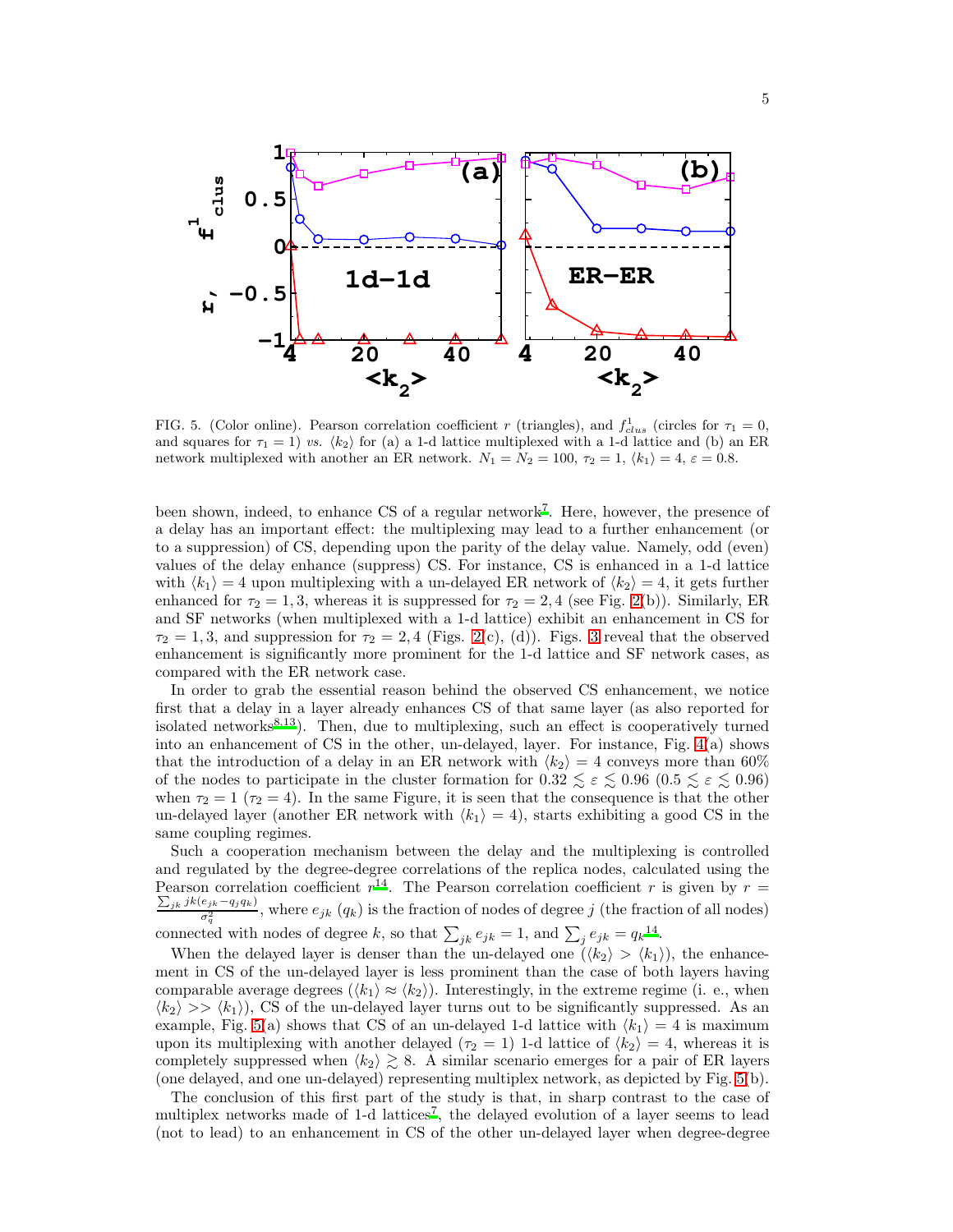

<span id="page-5-0"></span>FIG. 6. (Color online)  $f_{clus}^1, f_{clus}^2$  vs.  $\varepsilon$  for (a) a un-delayed (open circles) and delayed (full circles) isolated 1-d lattice, (b) a un-delayed 1-d lattice (circles) and a un-delayed globally connected network (squares) when they are multiplexed with each other, and (c) a delayed  $(\tau_1 = 1)$  1-d lattice (circles) multiplexed with an un-delayed globally connected network (squares). Figures are obtained by averaging over 20 different initial conditions.

correlations in the replica nodes are neutral (highly disassortative), irrespectively of the topology of each layer.

Another relevant scenario is illustrated in Fig. [6.](#page-5-0) First, in the absence of delay, an isolated 1-d lattice  $(k) = 4$ ) does not exhibit CS for intermediate and strong couplings (see open circles in Fig. [6\(](#page-5-0)a)). Multiplexing it with a un-delayed globally connected network does not lead to enhancement in CS as well, even when  $f_{clus}^1 \simeq 1$  for the latter network (Fig. [6\(](#page-5-0)b)). When a delay is considered  $(\tau = 1)$  in the initial lattice, CS instead increases: in the range  $0.2 \leq \varepsilon \leq 0.6$  more than 75% of the nodes is participating in the cluster formation, while CS is almost negligible for  $\varepsilon > 0.62$  (see the full circles of Fig. [6\(](#page-5-0)a)). Finally, upon multiplexing, the delayed lattice starts exhibiting an excellent CS in the range  $0.14 \lesssim \varepsilon \lesssim 0.81$  (with more than 80% of clustered nodes), and even for  $\varepsilon > 0.82 f_{clus}^1$  remains at around 0.3 (see Fig. [6\(](#page-5-0)c)). This demonstrates a clear enhancement of CS for regular delayed networks, upon multiplexing them with the globally connected networks. Thus, enhancement in CS is the combined impact of multiplexing and delayed coupling. Similarly, our results indicate that delayed ER networks exhibit strong enhancements in CS upon multiplexing them with regular, ER, and SF networks.

A third scenario is the case in which both layers are affected by communication delays. The main result is that CS of a delayed layer (say layer 1) remains almost unaffected by changes in the delay value of the second layer. For instance, a 1-d lattice with coupling delay  $\tau_1 = 1$  exhibits an excellent CS upon multiplexing with another 1-d lattice (or with a SF network) irrespective of the delay value in the other layer [see triangles in Figs[.4\(](#page-3-1)b) and (c)]. In contrast to the un-delayed case (Fig. [2\)](#page-2-0), a change in the delay value in one layer does not lead to drastic changes on CS of another delayed layer.

So far, we focused on the impact of delay in one layer on CS of another (delayed or undelayed) layer. Next, we show the effect of changing the connection density of a layer on CS of the other delayed layers. Higher connection densities are known to suppress CS in sparse layers<sup>[7](#page-8-6)</sup>. Interestingly, however, the nodes' interactions of a sparse layer are affected by a delay (or if the nodes of both layers have delayed interactions), CS always gets enhanced upon multiplexing, even in the case of maximum disassortativity in the replica nodes (i.e. for  $r = -1$ , see curves with squares in Figs. [5\(](#page-4-0)a) and (b) for the 1-d lattice and the ER network of  $\langle k_1 \rangle = 4$ ). Notice that the level of CS exhibited by the delayed layer of a multiplex network is much higher than that of the corresponding isolated network. At higher delay values, instead, CS is suppressed. Therefore, degree-degree disassortativity in the mirror (replica) nodes does not have effects on CS of the sparse networks if delays affect both layers. Therefore, in contrast to CS of the un-delayed layer, which is controlled by the degree-degree correlations  $(r)$  of the replica nodes, presence of the communication delay makes CS of the delayed layer robust against the change in r value.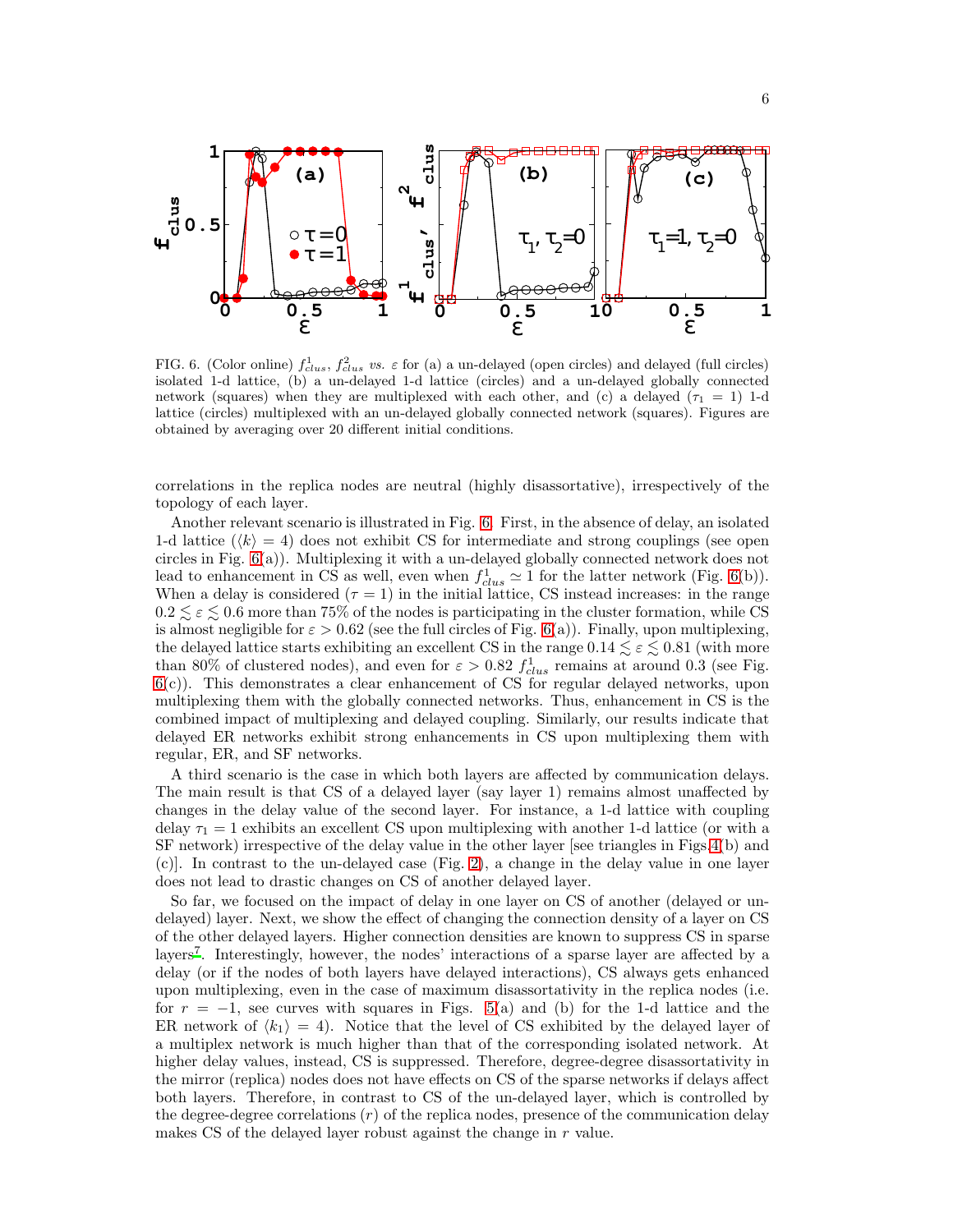

<span id="page-6-0"></span>FIG. 7. (Color online)  $f_{clus}^1$  vs.  $\varepsilon$  in a three-layers multiplex network. (a) an ER layer multiplexed with two other ER layers and (b) a 1-d lattice multiplexed with two other 1-d lattices. In both panels  $\langle k_1 \rangle = \langle k_2 \rangle = \langle k_3 \rangle = 4$  and  $\tau_3 = 1$  (circles), 2 (triangles), and 3 (squares). (c) a 1-d lattice with  $\langle k_1 \rangle = 4$  multiplexed with other two 1-d lattices with  $\langle k_2 \rangle = \langle k_3 \rangle = 20$  for  $\tau_1 = \tau_2 = 0, \tau_3 = 1$ (circles),  $\tau_1 = 1, \tau_2 = \tau_3 = 0$  (triangles) and for  $\tau_1 = \tau_3 = 1, \tau_2 = 0$  (squares). In all layers,  $N = 100$ . Data refer to averages over 100 random realizations of the initial conditions.

Finally, in order to demonstrate the generality of our observation, we present results for the case of a three-layers multiplex network, whose supra-adjacency matrix can be written as

$$
A = \begin{pmatrix} A^1 & I & I \\ I & A^2 & I \\ I & I & A^3 \end{pmatrix},
$$
 (2)

where  $A^1$ ,  $A^2$  and  $A^3$  are the adjacency matrices corresponding to layers 1, 2 and 3, respectively. In particular, we consider the case in which one of the three layers has delayed interactions (say  $\tau_3 \neq 0$ ) whereas the other two layers are un-delayed ( $\tau_1 = \tau_2 = 0$ ). The results are reported in Fig. [7.](#page-6-0) There, a delayed layer consisting of an ER network (a 1-d lattice) is multiplexed with other two un-delayed layers of ER networks (of 1-d lattices). Figs. [7\(](#page-6-0)a) and (b) show that CS is strongly enhanced for  $\tau_3 = 1, 3$ , while it is suppressed for  $\tau_3 = 2, 4$ . Once again, therefore, the system's behavior is crucially different for odd and even values of the delay time. A very interesting result is shown in Fig.  $7(c)$  $7(c)$ : if the delay affects a denser layer, the sparser (and un-delayed) layer do not show enhancements in CS. However, the delayed sparser layer exhibits better CS, irrespective of the delay values in the denser layers.

Furthermore, following two phenomena remain unaffected with an increase in the size of the network; (a) CS of an un-delayed layer gets affected with a change in the delay value of the other layer and the degree-degree correlation  $(r)$  of the mirror nodes. (b) In contrast to the un-delayed evolution, CS of a delayed layer is neither governed by the degree-degree correlation of the mirror nodes nor is controlled by the parameters (such as delay and network architecture) of the other layer. CS of the delayed layer is predominately governed by its own delay value. For example, Fig. [8\(](#page-7-0)a) displays an enhancement in CS of a delayed sparse 1-d lattice of  $N_1 = N_2 = 500$  upon multiplexing. This phenomenon is irrespective of r of the mirror nodes as also observed for smaller size networks  $(N_1 = N_2 = 100)$  (Fig. [5\)](#page-4-0). Furthermore, the fraction of nodes in the largest cluster  $(f_L)$  exhibits a similar behavior as revealed by  $f_{clus.}$  In real-world systems, not all the nodes may be similar, and there may be parameter mismatch in the local dynamical evolution. To present generality of the phenomena, we present results for the coupled non-identical nodes. We consider the coupled non-identical logistic maps<sup>[16](#page-8-15)</sup> with the parameter  $\mu$  uniformly distributed between the range  $0.38 \lesssim \mu \lesssim 4$ . We find that non-identical nodes exhibits the similar behavior as observed for the identical nodes. Fig. [8](#page-7-0) depicts robustness of the enhancement in CS of a delayed layer due to the multiplexing against changes in the connection density of the other layer of a biplex network.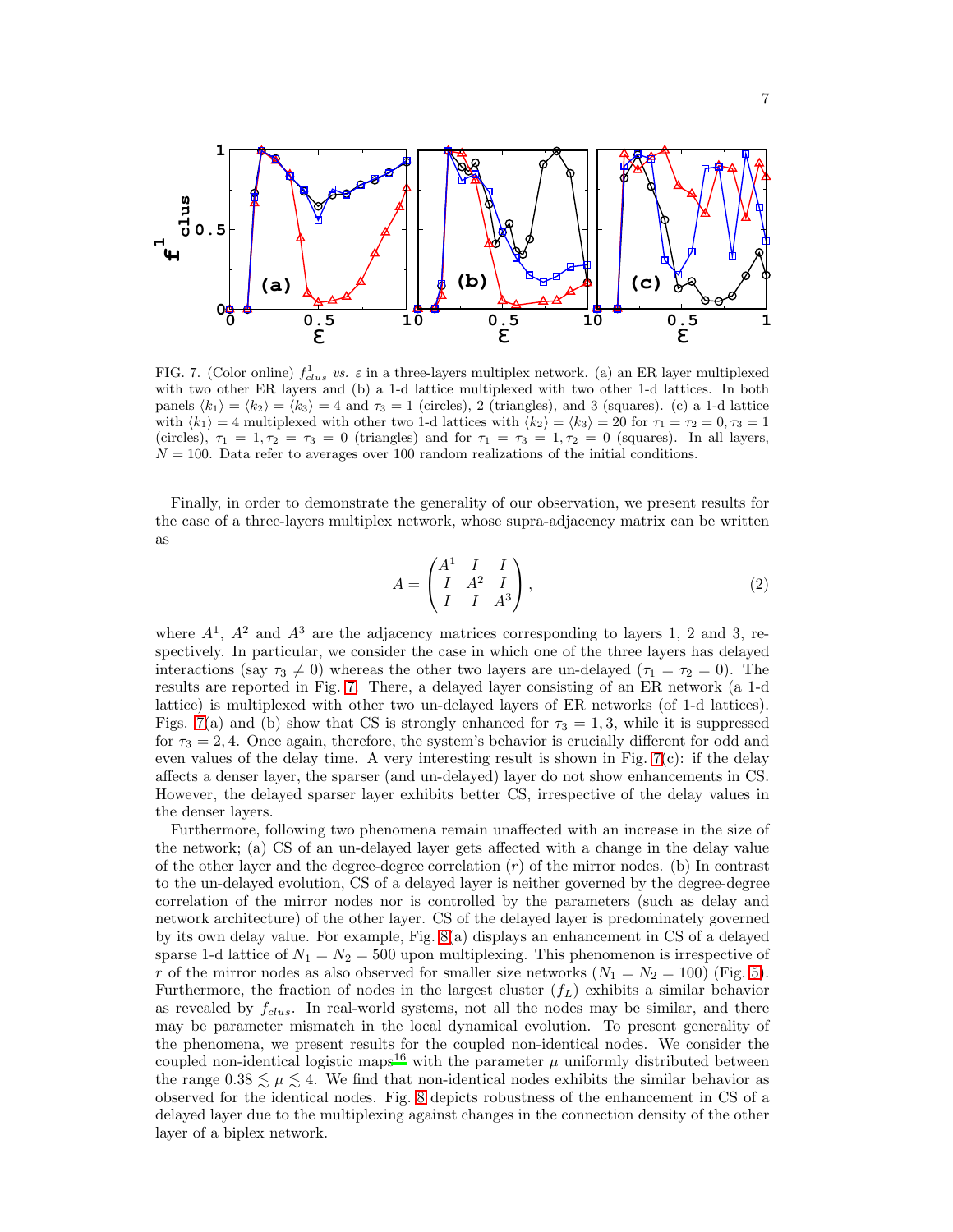

<span id="page-7-0"></span>FIG. 8. (Color online) Generalization of results presented by Figs. [\(2\)](#page-2-0), [\(4\)](#page-3-1) and [\(5\)](#page-4-0). (a)  $f_{clus}^1$  $(\triangle)$  and  $f_L^1$  ( $\circ$ ) vs.  $\langle k_2 \rangle$  for ER network (first layer) of  $\langle k_1 \rangle = 6$  multiplexed with a 1-d lattice. Here,  $N_1 = N_2 = 500$ . Open and closed symbols correspond to un-delayed ( $\tau_1 = 0$ ) and delayed  $(\tau_1 = 1)$  first layer, respectively in a multiplex network with another delayed  $(\tau_2 = 1)$  layer. (b)  $f_{clus}^1$  *vs.*  $\langle k_2 \rangle$  for a multiplex network consisting of two 1-d lattices with non-identical nodes. Other network parameters are  $N_1 = N_2 = 100, \ (k_1) = 4.$  (c)  $f_{clus}^1$  vs.  $\tau_2$  for a real-world multiplex network constructed using a celebrity data base<sup>[17](#page-8-16)[,18](#page-8-17)</sup>. Here,  $N_1 = N_2 = 241$ ,  $\langle k_1 \rangle = 8$  and  $\langle k_2 \rangle = 5$ . Open and closed triangles ( $\triangle$ ) in (b) and (c) correspond to  $f_{clus}^1$  for the un-delayed ( $\tau_1 = 0$ ) and delayed ( $\tau_1 = 1$ ) first layer, respectively of a multiplex network having delayed ( $\tau_2 = 1$ ) second layer. (a) is plotted for average over 10 different realizations of the networks and 20 different random realizations of the initial conditions. (b) and (c) are plotted for average over 20 random realizations of the initial conditions.

Further, we study CS of a real-world social network constructed using the celebrity data. The network is created considering actors as the nodes and interaction between a pair of the nodes is defined based on if they have co-acted in a movie<sup>[17](#page-8-16)</sup>. The multiplex network is constructed by dividing the nodes into different layers depending on their genre<sup>[18](#page-8-17)</sup>. A pair of actors i and j are connected in a layer if they have worked in a movie of the corresponding genre. Note that not every actor has worked in movies of every genre. Thus the number of nodes may differ across the genres. However, since we have considered multiplex network with each node in a layer having its counter part in the other layers, we consider only those nodes which are common in the movie actor network consisting of two layers. Fig. [8](#page-7-0) demonstrates change in  $f_{clus.}^1$  of an un-delayed layer with respect to the change in the delay value in the other delayed  $(\tau_2)$  for a layer of a multiplex network consisting of layers denoting comedy and crime genre for the 2008-2012 data set. Whereas, the delayed layer exhibits robustness in the enhancement in CS against changes in the delay value of the other layer (Fig. [8\)](#page-7-0).

In summary, we have investigated the interplay of multiplexing and communication delays on cluster synchronization in multiplex networks, and elucidated several nontrivial (and anti-intuitive) results. Namely, we have first shown that delayed interactions in a layer enhance or suppresse CS of the other layers, depending on the parity of the delay value. Second, and in contrast to the un-delayed case, we gave evidence that CS of a regular network gets always enhanced upon multiplexing it with a delayed network, which may display arbitrary architecture and delay values. As a third result, we have shown that enhancement in CS is maximum if the mirror (replica) nodes have the same degree in both layers, while a mismatch in the degree-degree correlation of the mirror nodes leads to the suppression in CS of a un-delayed sparse network. All these results suggest that two cases have to be distinguished: a un-delayed layer coupled with delayed layers, and a delayed layer multiplexing with other (delayed or un-delayed) layers. In the former case, the enhancement of CS is susceptible to the delay value and the connection density of the other layers, in the latter CS is instead always enhanced. Therefore, the overall conclusion is that CS of a layer in a multiplex network can be properly tuned by the delay value in the other layers. Applications of this result are actually relevant, as earlier works have shown that various properties, particularly, the anti-correlation of mirror nodes make a network vulnerable to the random failure<sup>[19](#page-8-18)[,20](#page-8-19)</sup>. Our results suggest, instead, that the synchronization in one layer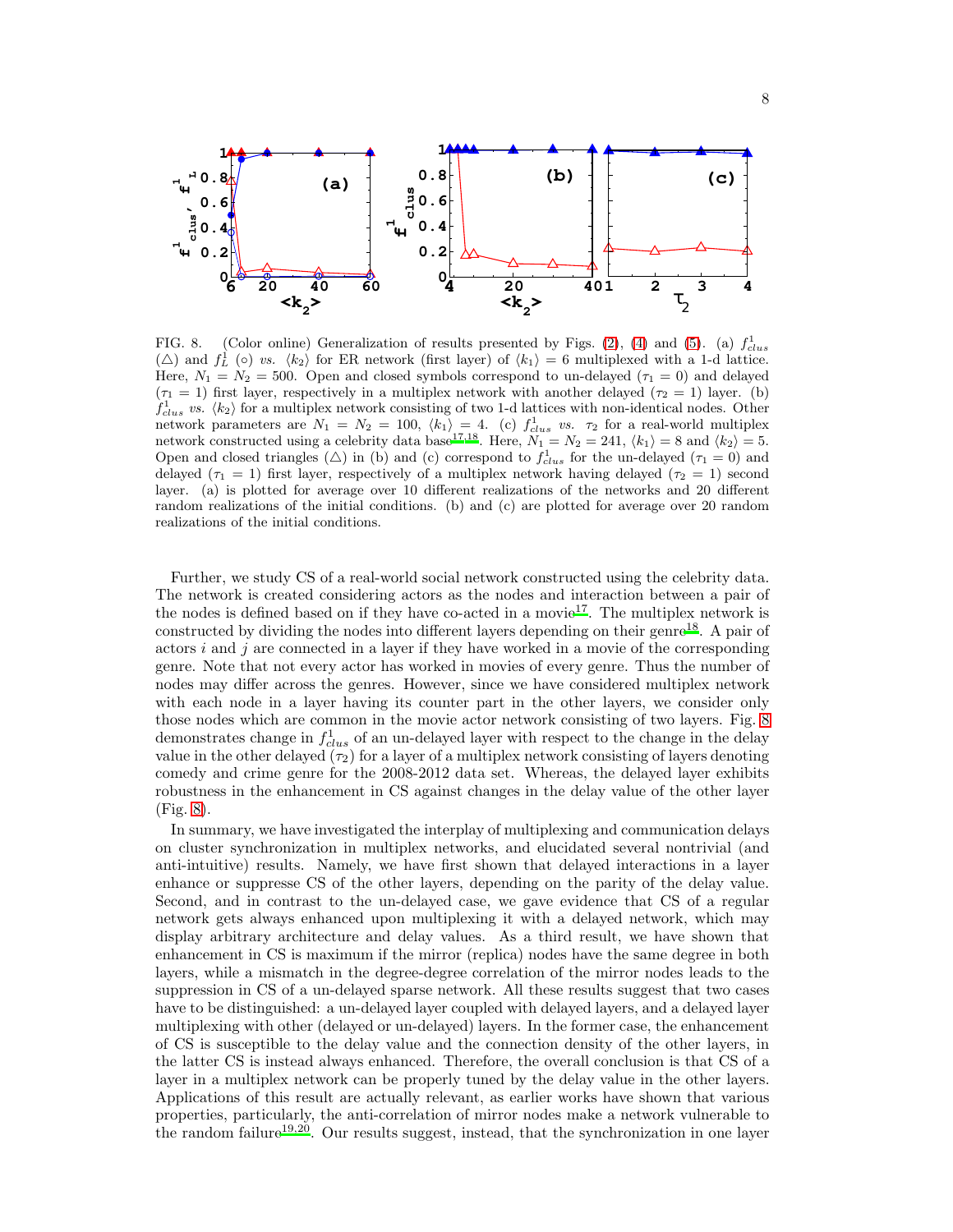can be made robust against changes in the delay value (as well as network architecture) of the other layer. These results are therefore of value for multiplex systems with more than one type of vital resources, as for instance water supply and power plants of a  $\text{city}^{21,22}$  $\text{city}^{21,22}$  $\text{city}^{21,22}$  $\text{city}^{21,22}$ , where controlling synchronizability is a task of fundamental importance.

SJ acknowledges DST (EMR/2014/000368) grants for financial support.

- <span id="page-8-0"></span><sup>1</sup>S. Boccaletti *et. al.*, Phys. Rep. 366, 1 (2002); A. Pikovsky, M. Rosenblum and J. Kurths , *Synchronization: A Universal Concept in Nonlinear Sciences* (Cambridge Univ. Press, Cambridge 2003); S. Boccaletti *et. al.*, Phys. Rep. 424, 175 (2006).
- <span id="page-8-1"></span><sup>2</sup>S. Strogatz, *Sync: The emerging science of spontaneous order* (Hyperion Press, Vol. 51, No. 3, pp. 312-319, (2003)); W. Kinzel, A. Englert and I. Kanter, Phil. Trans. R. Soc. A 368, 379 (2009).
- <span id="page-8-2"></span><sup>3</sup>B. Blasius *et. al.*, Nature (London) 399, 354 (1999); S. Jalan and R. E. Amritkar, Phys. Rev. Lett. 90, 014101 (2003); A. Schnitzler and J. Gross, Nat. Rev. Neurosci. 6, 285 (2005); S. Jalan *et. al.*, Phys. Rev.E 72, 016211 (2005); J. Kestler *et. al.*, Phys. Rev. E 76, 035202 (2007); V. N. Belykh *et. al.*, Chaos 18(3), 037106 (2008); I. Kanter *et. al.*, EPL 93, 66001 (2011); A. E. Motter *et. al.*, Nature Phys. 9 2535 (2013). 4 for a review, see S. Boccaletti *et. al.*, Phys. Rep. 544, 1 (2014), and References therein.
- <span id="page-8-4"></span><span id="page-8-3"></span><sup>5</sup>S. Jalan and Sanjiv K. Dwivedi, EPL 112, 48003 (2015); P. Shinde and S. Jalan, EPL 112, 58001 (2015). <sup>6</sup>S. Ghosh and S. Jalan, IJBC, 1650120 (2016).
- <span id="page-8-6"></span><span id="page-8-5"></span><sup>7</sup>S. Jalan and A. Singh, EPL 113, 30002 (2016).
- <span id="page-8-7"></span><sup>8</sup>M. Lakshmanan and D. Senthilkumar, *Dynamics of Nonlinear Time-Delay System*, (Springer Berlin, 2010).
- <span id="page-8-8"></span><sup>9</sup>A. Singh *et. al*, EPL 111, 30010 (2015); A. Bogojeska *et. al*, Proc. of IEEE, 172 (2013).
- <span id="page-8-9"></span><sup>10</sup>V. H. P. Lauzada *et. al*, Sci. Rep. 3, 3289 (2013).
- <span id="page-8-10"></span> $11R$ . Albert and A.-L. Barabási, Rev. Mod. Phys. 74, 47 (2002).
- <span id="page-8-12"></span><sup>12</sup>F. S. Roman *et. al.*, Phys. Rev. Lett. 81, 3639 (1998).
- <span id="page-8-13"></span><sup>13</sup>J. E. Socolar and D. J. Gauthier, Phys. Rev. E, 57, 6589 (1998); A. Singh, S. Jalan and J. Kurths, Phys. Rev. E 87, 030902(R) (2013).
- <span id="page-8-14"></span><sup>14</sup>M. E. J. Newman, Phys. Rev. E 67, 026126 (2003).
- <span id="page-8-11"></span><sup>15</sup>J. H. Sheeba *et. al.*, Phys. Rev. E, 81 046203 (2010); N. Parekh *et. al.*, Phys. Rev. Lett. 81 1401 (1998); N.K. Pareeka *et. al.*, Image and Vision Computing 24, 926 (2006); S. C. Phatak and S. S. Rao , Phys. Rev. E 51 (1995) 3670; A. L. Lloyd, J. theor. Biol. 173 217 (1995).
- <span id="page-8-15"></span><sup>16</sup>A. C. Martí, C. Masoller, Physica A **342**, 344 (2004).
- <span id="page-8-16"></span><sup>17</sup>S. Jalan *et. al.*, PLoS ONE 9, e88249 (2014).
- <span id="page-8-17"></span><sup>18</sup>C. Sarkar, A. Yadav and S. Jalan, EPL 113 18007 (2016).
- <span id="page-8-18"></span><sup>19</sup>M. Danziger *et. al.*, in A. Garas (Ed) *Interconnected Networks* (Springer 2016)
- <span id="page-8-19"></span><sup>20</sup>B. Min *et al.*, Phys. Rev. E 89, 042811 (2014).
- <span id="page-8-20"></span><sup>21</sup>Hughes, Thomas Parke. Networks of power: electrification in Western society, 1880-1930. JHU Press, 1993.
- <span id="page-8-21"></span><sup>22</sup>B. Min and K.-I. Goh, Phys. Rev. E 89, 040802(R) (2014).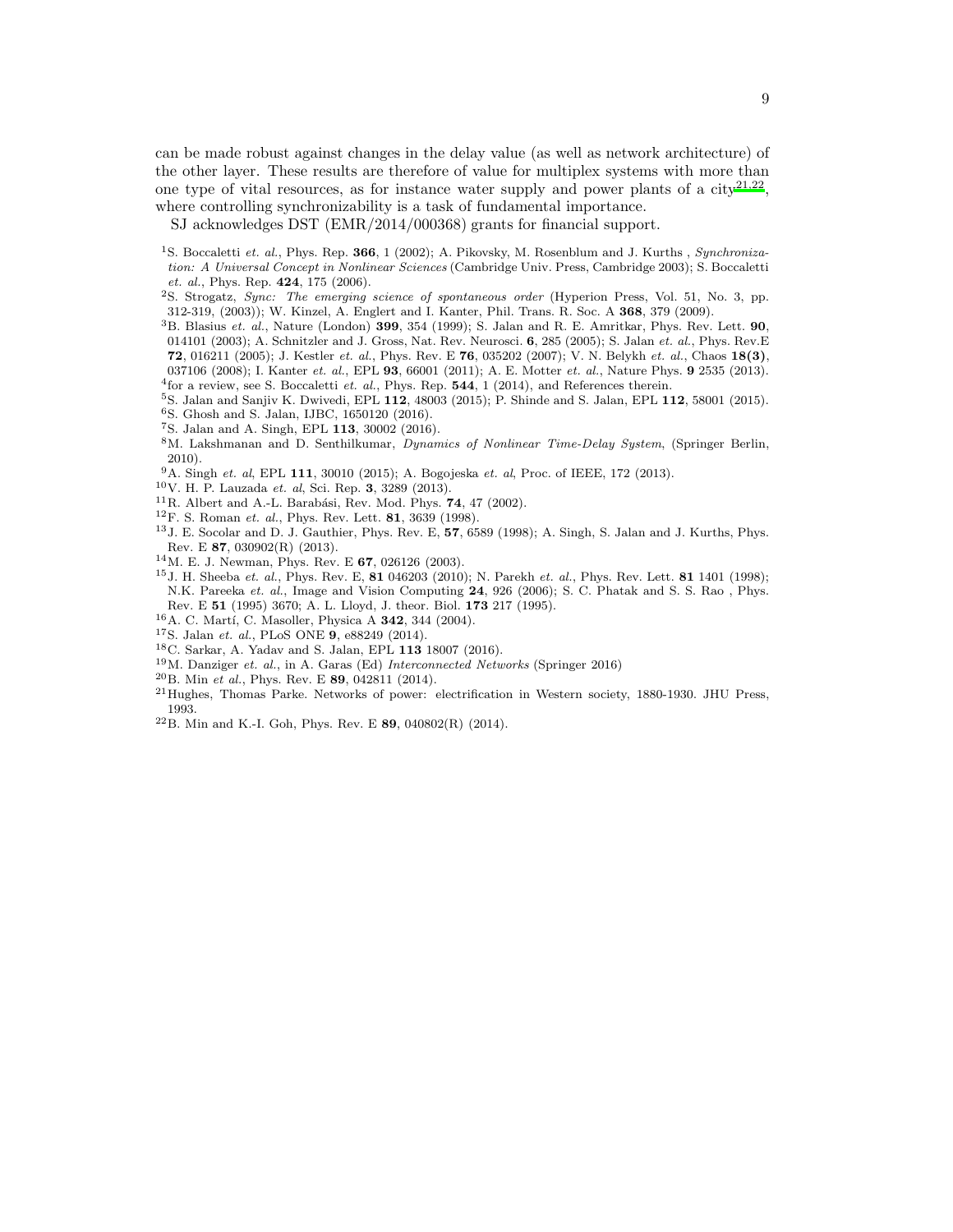## The Editor

The first Referee has already recommended the manuscript for publication in the present form. The second Referee recommends the publication after the manuscript incorporate few changes. In the following we consider all the suggestions made by the Referee as well as make the amendments in the manuscript in the lines of these suggestions. We submit the revised version of the manuscript.

Sincerely yours,

Authors

## Reply to the second Referee:

We thank the Referee for carefully reviewing our manuscript. Her(his) comments are indeed very helping in improving the manuscript. In the following, we address all the points one by one.

1 **Referee's Comment 1:** Figure 4: Caption for part (a) You have captioned  $f_{clus}^1$  as corresponding to circles in the figure when in fact the symbols are squares. Please fix.

Our Reply: Modifications are done in the revised manuscript.

2  $\sum$ Referee's Comment 2: Page 5: In your definition of Pearson correlation coefficient you claim  $j e_j = q_k$ . I believe it should be  $\sum_j e_{jk} = q_k$ .

Our Reply: We thank the Referee for pointing it out and make the corrections.

3 Referee's Comment 3: Figure 6: Your y-axis labeling of  $f_{clus}^1, f_{clus}^2$  is only true for Figure 6(b) and 6(c). In Figure 6(a) the label should be simply  $f_{clus}$  since there is no multiplexing in this experiment.

Our Reply: Concurring with the Referee we modify caption of Fig.  $6(a)$  in the revised manuscript.

- 4 Referee's Comment 4:Page 7: You analysis of Figure 7(c) is still incorrect despite having been brought to your attention in previous decision letters.
	- From the text: "if the delay affects a denser layer, the other two sparser (and un-delayed) layers do not show enhancements in CS." From the caption: "(c) a 1-d lattice with  $\langle k_1 \rangle = 4$  multiplexed with other two 1-d lattices with  $\langle k_2 \rangle = \langle k_3 \rangle = 20...$ "

These are inconsistent, the caption claims there are two dense layers and one sparser layer. I do not know whether the body of the text or the caption is correct. You must address this.

**Our Reply:** We apologize for the mistake in the text. Fig.  $7(c)$  is plotted for a multiplex network consists of two denser and one sparser layer. Motive behind presenting this figure is to demonstrate that a delayed sparser layer exhibits a better CS irrespective of the delay value of the denser layer. In the revised manuscript we make changes in text describing Fig. 7(c) and hope that now there is no ambiguity.